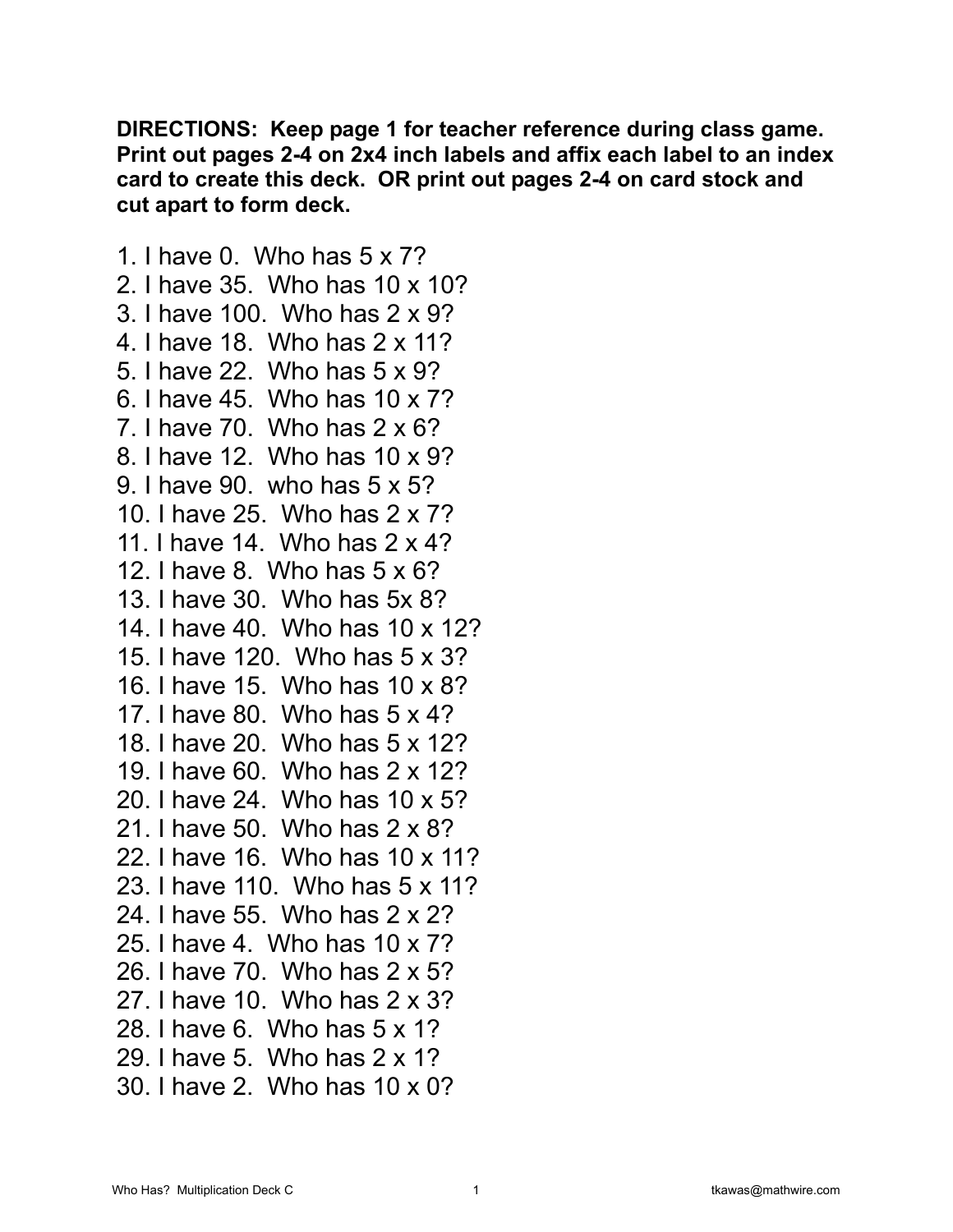**I have 0. Who has 5 x 7 ? I have 35. Who has 10 x 10 ? I have 100. Who has 2 x 9 ? I have 18. Who has 2 x 11 ? I have 22. Who has 5 x 9 ? I have 45. Who has 10 x 7 ? I have 70. Who has 2 x 6 ? I have 12. Who has 10 x 9 ? I have 90. I have 25.** 

**Who has 5 x 5 ?** 

**Who has 2 x 7 ?**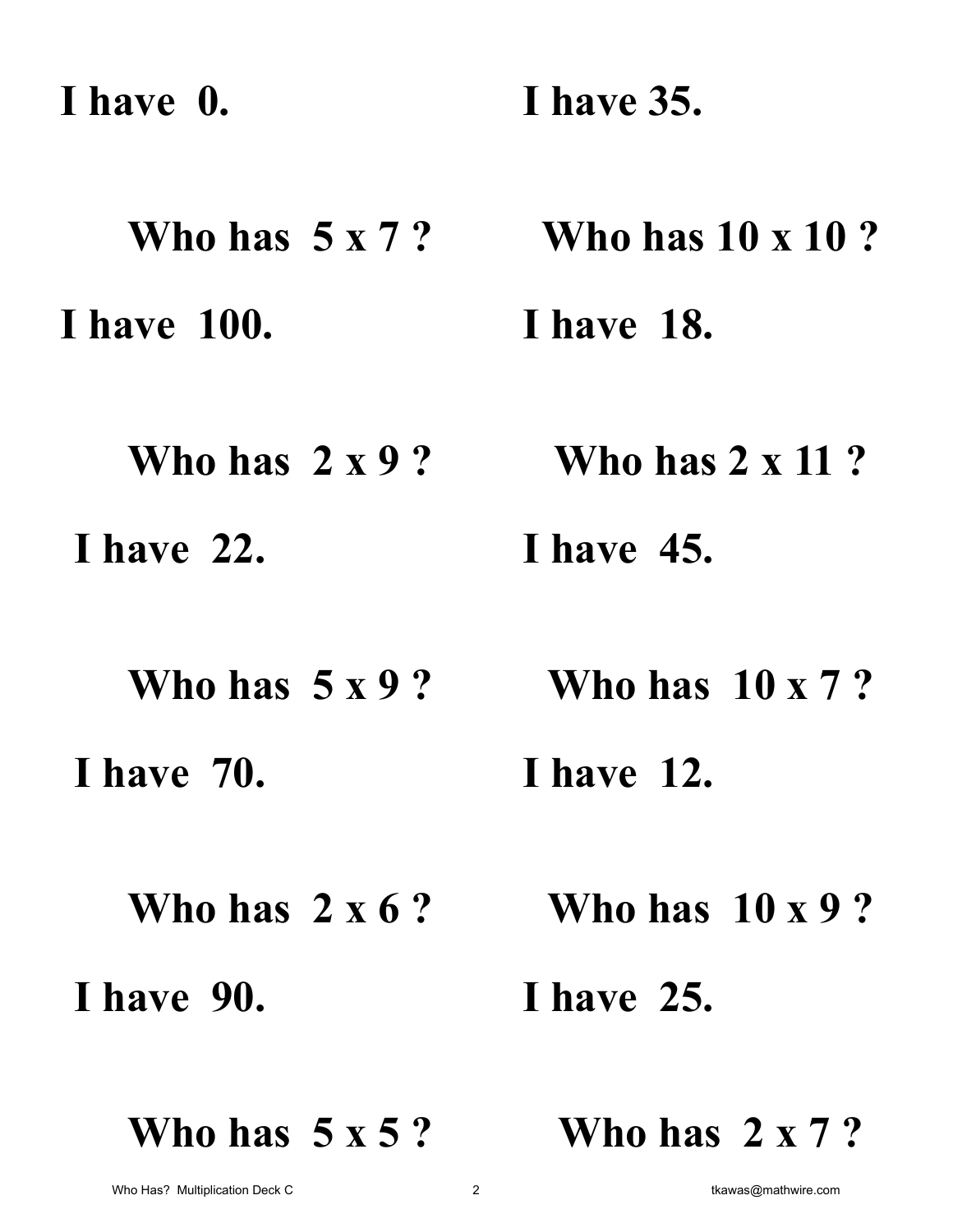**I have 14. I have 8.** 

**Who has 2 x 4 ? Who has 5 x 6 ?** 

**I have 30. I have 40.** 

**Who has 5 x 8 ? Who has 10 x 12 ? I have 120. I have 15.** 

**Who has 5 x 3 ? Who has 10 x 8 ? I have 80. I have 20.** 

**Who has 5 x 4 ?** 

 **I have 60.** 

 **I have 24.** 

**Who has 5 x 12 ?** 

**Who has 2 x 12 ?** 

**Who has 10 x 5 ?**